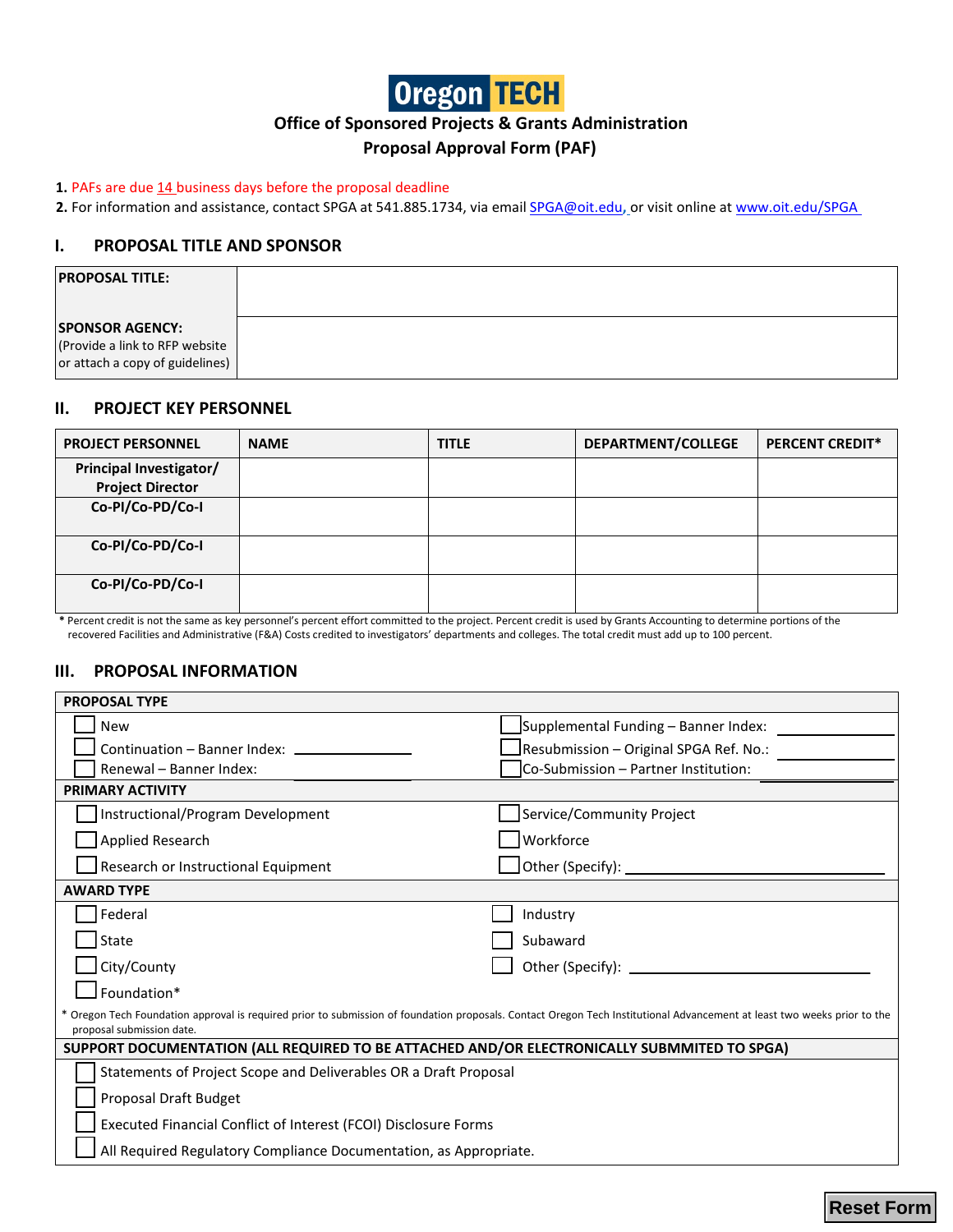## **IV. PROJECT INFORMATION**

| <b>PROJECT REQUIRES</b> (mark all that apply)    | <b>PROJECT SUPPORTS</b> (mark all that apply) |
|--------------------------------------------------|-----------------------------------------------|
| Sponsor Directed Cost Share                      | <b>Student Tuition</b>                        |
| Proprietary Information/Non-Disclosure Agreement | Capital Equipment                             |
| Intellectual Property/Invention Disclosure       | <b>Faculty Academic Year Release</b>          |
| Additional Space or Renovation of Existing Space | <b>Faculty Summer Salary</b>                  |
| Multiple Facilities & Administrative Costs Rates | <b>Consultant Services</b>                    |
| University Commitment beyond Award End Date      | <b>Subcontracts</b>                           |
| University Letter of Commitment                  | Lab Development/Renovation                    |
| <b>PRIMARY ACTIVITY</b>                          |                                               |

## **V. PROPOSED BUDGET REQUEST**

| <b>REQUESTED FROM SPONSOR</b> | <b>START DATE</b> | <b>END DATE</b> | <b>DIRECT COSTS (\$)</b> | F&A(5) | <b>TOTAL BUDGET (\$)</b> |
|-------------------------------|-------------------|-----------------|--------------------------|--------|--------------------------|
| <b>Initial Budget Period</b>  |                   |                 |                          |        |                          |
| <b>Cumulative Budget*</b>     |                   |                 |                          |        |                          |

\* The cumulative budget is the total project budget, including the initial Budget Period.

## **VI. PROPOSAL COST SHARE REQUEST**

#### (leave blank if cost share is not required)

| <b>SOURCE OF COST SHARE</b> | <b>START DATE</b> | <b>END DATE</b> | <b>IN KIND</b><br>(5) | <b>INDEX</b><br>(CASH ONLY) | <b>AMOUNT</b><br>(CASH ONLY) (\$) |
|-----------------------------|-------------------|-----------------|-----------------------|-----------------------------|-----------------------------------|
| <b>Student Tuition</b>      |                   |                 |                       |                             |                                   |
| <b>Faculty Release Time</b> |                   |                 |                       |                             |                                   |
| Under-recovery of F&A*      |                   |                 |                       |                             |                                   |
| <b>TOTAL</b>                |                   |                 |                       |                             |                                   |

\* Under-recovery of F&A costs represent University costs produced by the difference between Oregon Tech's approved Federal F&A rate and sponsor-authorized F&A rate.

## **VII. REGULATORY COMPLIANCE**

|    | <b>MUST ANSWER ALL QUESTIONS</b>                                                                                      |
|----|-----------------------------------------------------------------------------------------------------------------------|
| 1. | Human Research Subjects: YES<br>NO I                                                                                  |
|    | If YES - Are all required Institutional Review Board (IRB) protocols approved?                                        |
|    | YES - Oregon Tech IRB Protocol No.<br>Signature of PI:                                                                |
|    | NO - Protocol Approval Pending                                                                                        |
|    | PI must make sure that sponsor permits pending oversight protocol approval at the time of proposal submission.<br>a)  |
|    | Oregon Tech IRB approval is required before data collection begins and/or prior to acquisition, use and storage<br>b) |
|    | of biohazardous material and/or equipment, or human subjects.                                                         |
|    | If YES - Does this work require IRB oversight at another institution?                                                 |
|    | YES - Name of Institution:                                                                                            |
|    | Oregon Tech PI must notify Oregon Tech IRB Committee before submitting a request and supporting documents to          |
|    | the other institution.                                                                                                |
|    | ΝO                                                                                                                    |
| 2. | Subject to U.S. Export Control Laws: YES ___ NO                                                                       |
|    | If YES - Are Technology and Data Control Plans approved?                                                              |
|    | YES - Data and Technology Control Plans approved.<br>Signature of PI:                                                 |
|    | NO - Data and Technology Control Plans Approval Pending                                                               |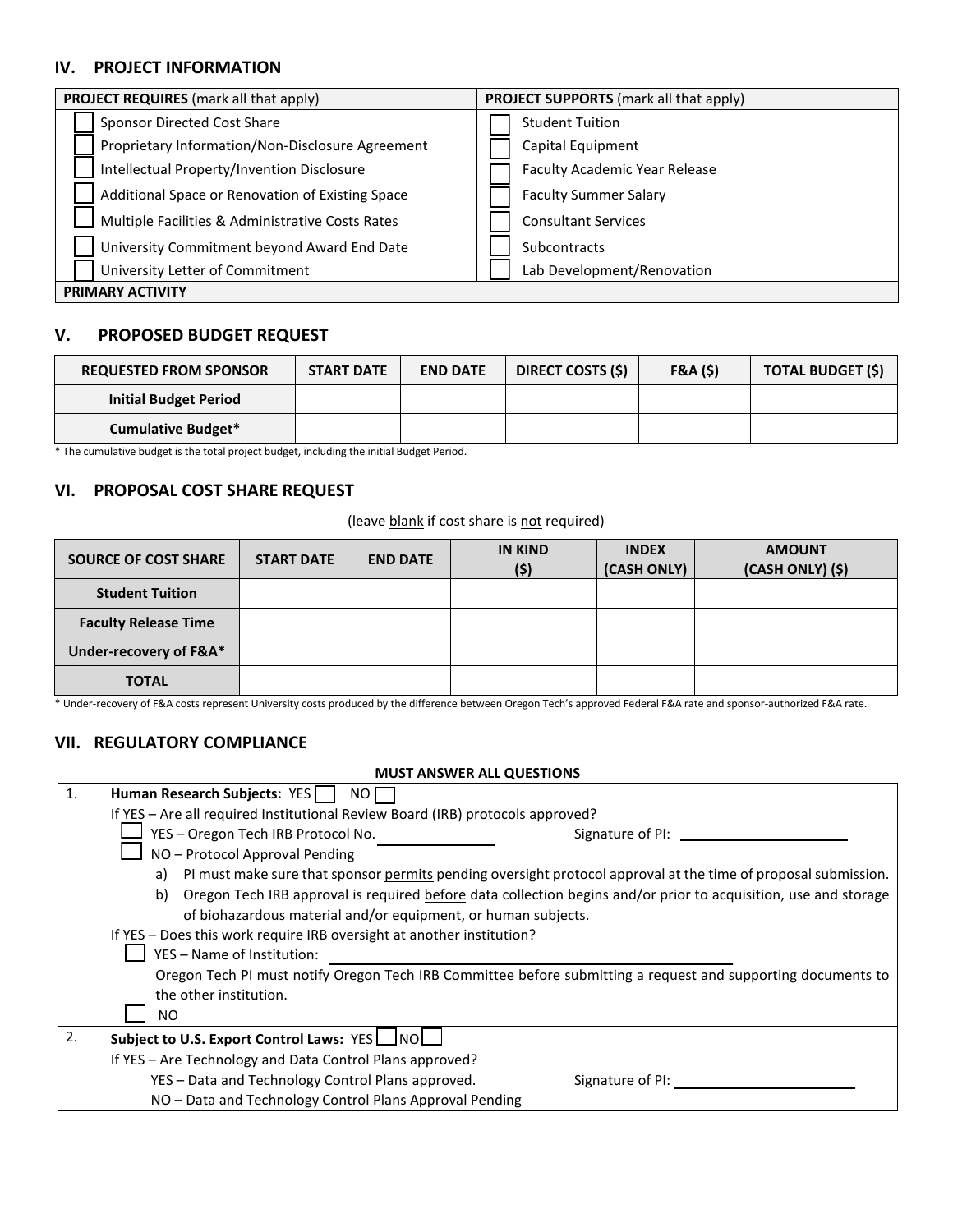## **Principal Investigator/Project Director & Investigators\* Certifications**

By signing below, I/we hereby affirm and certify that:

- 1. All statements contained herein are true, accurate, and complete to the best of my/our knowledge.
- 2. I/We have successfully completed training on federal Financial Conflict of Interest (FCOI). I/We agree to provide a complete, accurate and truthful disclosure for this project as required by University policy and/or other regulations. I/We agree to disclose promptly to the Research and Sponsored Programs Office all significant financial interests, as defined in Chapter V – Grantee Standards of the National Science Foundation Grant Policy Manual (05-131),
	- (i) that would reasonably appear to be affected by the sponsored research and/or
	- (ii) entities whose financial interests would reasonably appear to be affected by the sponsored research.
- 3. I/We have submitted to the SPGA executed FCOI disclosure forms for this project.
- 4. I/We have read and agree to follow current University policies on Intellectual Property (OIT-24-10), the Institutional Review Board for Use of Human and Animal Subjects in Research (OIT-25-010) and other research policies as appropriate.
- 5. All proposed experiments, procedures, etc. involving human/animal subjects, or biohazards in the proposed project are contained in the regulatory protocols approved or pending approval by the IRB listed above OR no regulatory protocol is required according to University policy for Use of Human and Animal Subjects in Research (OIT-25-010).

\* An "investigator" is defined by NSF is any person, regardless of title or position, who is responsible for the design, conduct, or reporting of research.

|                                                 | Principal Investigator/Project Director & Investigators Endorsement |       |
|-------------------------------------------------|---------------------------------------------------------------------|-------|
|                                                 | (please print name, sign and date)                                  |       |
| Name:                                           | Signature:                                                          | Date: |
| Principal Investigator/Project Director         |                                                                     |       |
|                                                 |                                                                     |       |
|                                                 | Signature:                                                          | Date: |
| Co-Principal Investigator/Co-Project Director   |                                                                     |       |
|                                                 |                                                                     |       |
| Name:                                           | Signature:                                                          | Date: |
| Co-Investigator/Co-Project Director 1           |                                                                     |       |
|                                                 |                                                                     |       |
| Name:                                           | Signature:                                                          | Date: |
| Co-Investigator/Co-Project Director 2           |                                                                     |       |
|                                                 |                                                                     |       |
| Abdy Afjeh, Ph.D., P.E.                         | Signature:                                                          | Date: |
| Vice Provost for Research and Academic Affairs: |                                                                     |       |

|                                                            | <b>Administrative Authorization*</b> |       |
|------------------------------------------------------------|--------------------------------------|-------|
|                                                            | (please print name, sign and date)   |       |
| PI/PD Department Chair:                                    | Signature:                           | Date: |
| PI/PD College Dean:                                        | Signature:                           | Date: |
|                                                            |                                      |       |
| Co-PI/PD Department Chair:                                 | Signature:                           | Date: |
| Co-PI/PD College Dean:                                     | Signature:                           | Date: |
|                                                            |                                      |       |
| Co-I/PD 1 Department Chair:                                | Signature:                           | Date: |
| Co-I/PD 1 College Dean:                                    | Signature:                           | Date: |
|                                                            |                                      |       |
| Co-I/PD 2 Department Chair:                                | Signature:                           | Date: |
| Co-I/PD 2 College Dean:                                    | Signature:                           | Date: |
|                                                            |                                      |       |
| VP for Institutional Advancement (Foundation Grants ONLY): |                                      |       |
| Ken Fincher, Psy.D., CFRE, CEA                             | Signature:                           | Date: |

\* Signature by Administrative Authorities (department chair and/or college dean) confirms approval of all elements of the Proposal Approval Form (PAF), including space allocation/utilization/renovation, resource allocation, instructional reassignment, sponsor-required cost-share commitments, and proposed salary plans.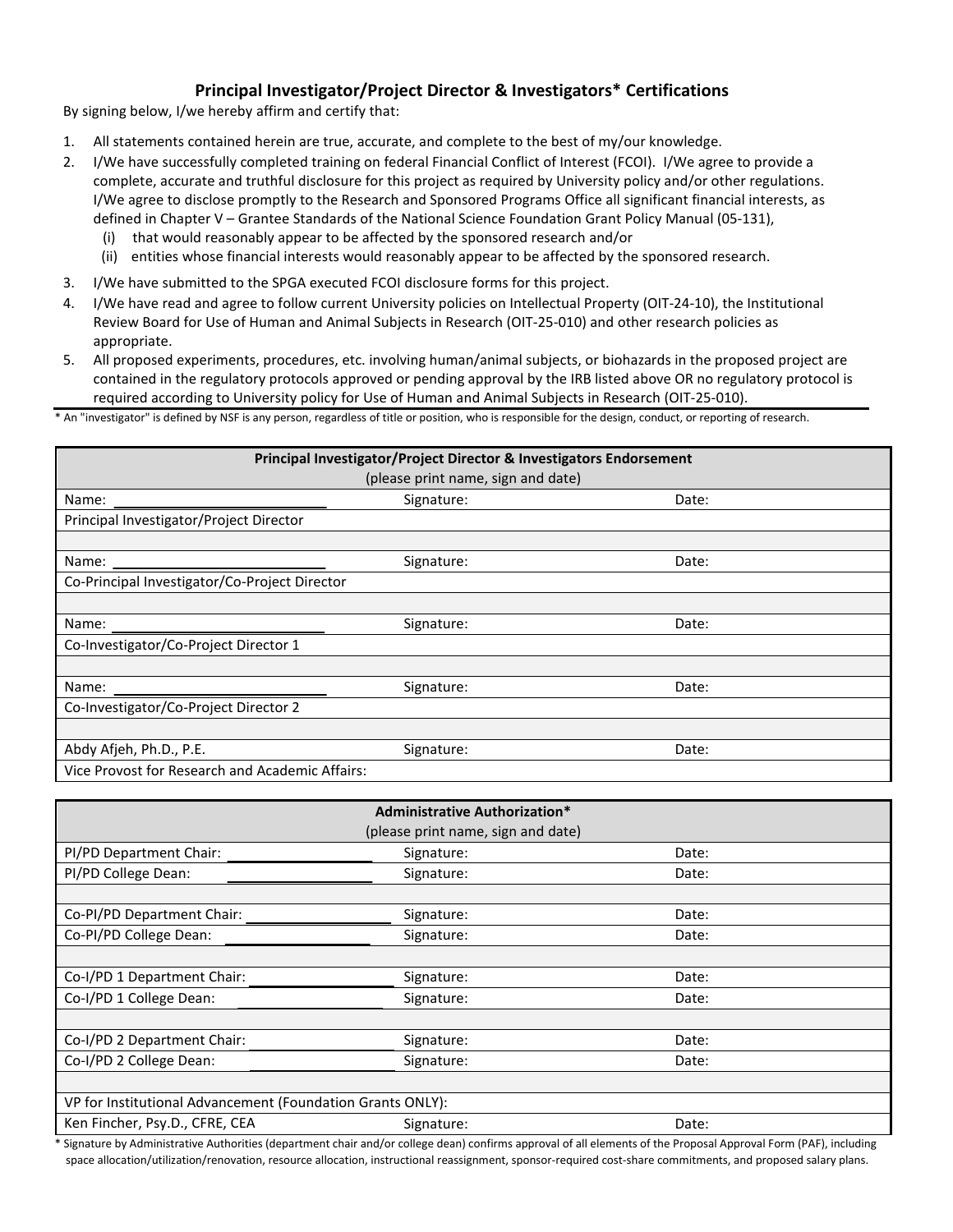# **Office of Sponsored Projects & Grants Administration Project Approval Form (PAF) Instructions for Completion**

| <b>Oregon ITH:</b><br>Office of Sponsored Projects & Grants Administration<br><b>Proposal Approval Form (PAF)</b><br>1. PAFs are due 14 business days before the proposal deadline<br>2. For information and assistance, contact SPGA at 541.885.1734, via email SPGA@oit.edu, or visit online at www.oit.edu/SPGA |                                                                                                                                                                                                          |                                                              |                                                                                                                                                               |                        |  | Please provide the title of<br>the RFP website, if availa<br>not available, a copy of the |
|--------------------------------------------------------------------------------------------------------------------------------------------------------------------------------------------------------------------------------------------------------------------------------------------------------------------|----------------------------------------------------------------------------------------------------------------------------------------------------------------------------------------------------------|--------------------------------------------------------------|---------------------------------------------------------------------------------------------------------------------------------------------------------------|------------------------|--|-------------------------------------------------------------------------------------------|
| PROPOSAL TITLE AND SPONSOR                                                                                                                                                                                                                                                                                         |                                                                                                                                                                                                          |                                                              |                                                                                                                                                               |                        |  |                                                                                           |
| <b>PROPOSAL TITLE:</b><br><b>SPONSOR AGENCY:</b><br>(Provide a link to RFP website<br>or attach a copy of guidelines)                                                                                                                                                                                              |                                                                                                                                                                                                          |                                                              |                                                                                                                                                               |                        |  | attached to your submiss<br>Provide key personnel w                                       |
| <b>PROJECT KEY PERSONNEL</b>                                                                                                                                                                                                                                                                                       |                                                                                                                                                                                                          |                                                              |                                                                                                                                                               |                        |  | research project. List the                                                                |
| <b>PROJECT PERSONNEL</b>                                                                                                                                                                                                                                                                                           | <b>NAME</b>                                                                                                                                                                                              | <b>TITLE</b>                                                 | <b>DEPARTMENT/COLLEGE</b>                                                                                                                                     | <b>PERCENT CREDIT*</b> |  | department or college the                                                                 |
| <b>Principal Investigator/</b><br><b>Project Director</b>                                                                                                                                                                                                                                                          |                                                                                                                                                                                                          |                                                              |                                                                                                                                                               |                        |  |                                                                                           |
| Co-PI/Co-PD/Co-I                                                                                                                                                                                                                                                                                                   |                                                                                                                                                                                                          |                                                              |                                                                                                                                                               |                        |  | percent credit it is antic.                                                               |
| Co-PI/Co-PD/Co-I                                                                                                                                                                                                                                                                                                   |                                                                                                                                                                                                          |                                                              |                                                                                                                                                               |                        |  | determined to request for                                                                 |
| Co-PI/Co-PD/Co-I                                                                                                                                                                                                                                                                                                   |                                                                                                                                                                                                          |                                                              |                                                                                                                                                               |                        |  | recovered F&A funds for                                                                   |
| PRIMARY ACTIVITY<br><b>Instructional/Program Development</b><br>Applied Research<br>Research or Instructional Equipment<br><b>AWARD TYPE</b><br>Federal<br>State                                                                                                                                                   |                                                                                                                                                                                                          | <b>Workforce</b><br>Other (Specify):<br>Industry<br>Subaward | <b>Service/Community Project</b>                                                                                                                              |                        |  | projects. If this is a re-sul<br>had previously submitted<br>proposal reference numb      |
| City/County<br>Foundation*                                                                                                                                                                                                                                                                                         |                                                                                                                                                                                                          |                                                              | Other (Specify):<br>Oregon Tech Foundation approval is required prior to submission of foundation proposals. Contact Oregon Tech Institutional Advancement at |                        |  | that proposal.                                                                            |
|                                                                                                                                                                                                                                                                                                                    |                                                                                                                                                                                                          |                                                              | SUPPORT DOCUMENTATION (ALL REQUIRED TO BE ATTACHED AND/OR ELECTRONICALLY SUBMMITED TO SPGA)                                                                   |                        |  | What <b>primary activity</b> v                                                            |
| <b>Proposal Draft Budget</b>                                                                                                                                                                                                                                                                                       | Statements of Project Scope and Deliverables OR a Draft Proposal<br>Executed Financial Conflict of Interest (FCOI) Disclosure Forms<br>All Required Regulatory Compliance Documentation, as Appropriate. |                                                              |                                                                                                                                                               |                        |  | may only select one option                                                                |
|                                                                                                                                                                                                                                                                                                                    |                                                                                                                                                                                                          |                                                              |                                                                                                                                                               |                        |  |                                                                                           |

## **Definitions**

The **Principal Investigator (PI)** is the individual

responsible for the preparation, conduct, administration, and deliverables of a research grant or sponsored project.

**Co-PI's** are key investigators in the management, development and/or execution of a research study or project.

Percent Credit is not the same as key personnel's percent effort committed to the project. For each project, the University charges Facilities and Administrative (F&A) costs using a rate approved by the federal government. Oregon Tech Finance and Administration provides a fraction of F&A to departments and colleges. Percent credit is used by Grants Accounting to determine portions of the recovered Facilities and Administrative (F&A) costs credited to investigators' departments and colleges. The total credit must add up to 100%.

**Primary Activity** refers to the activity that is primary to the proposal. Even though other options may also apply, you may only select that which you consider as primary. For example, your research may involve purchasing equipment and student involvement but if the primary activity is applied research, then only that category should be selected here.

f your proposal and a link to able, here. If a web link is he RFP guidelines must be .<br>ion.

ho will be involved in your eir name, title, the ey are affiliated to and the ipated your team has r distribution of the r the project.

e. Please note, some types associated with the existing bmission of a proposal you d, you should include the per the SPGA assigned to

will this project involve? You may only select one option.

type. Note that Oregon ral is required prior to n proposals.

These documents must be attached to your proposal.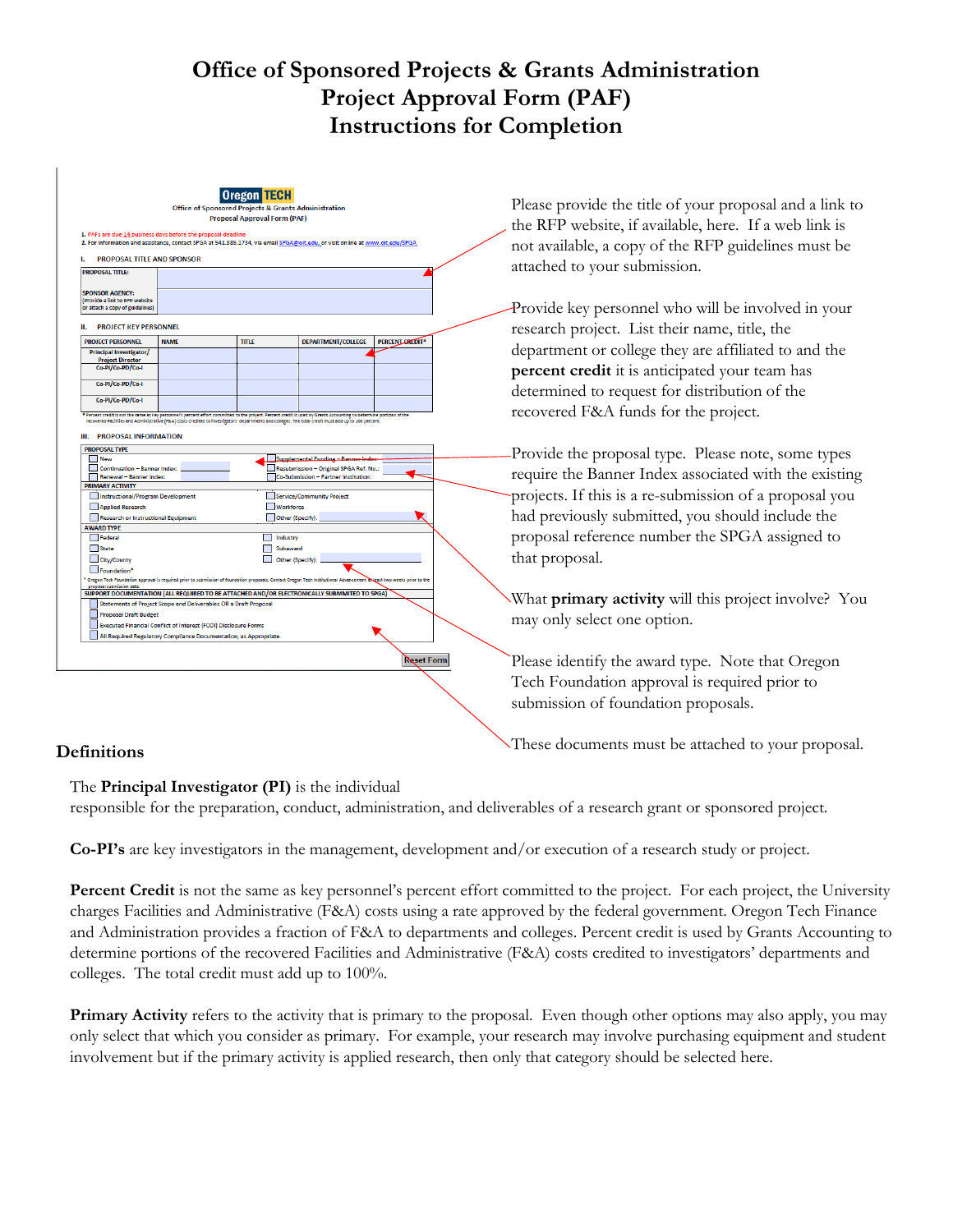| IV. PROJECT INFORMATION                                                                                                                                                             |                                             |                                        |                         |  |                                                     |
|-------------------------------------------------------------------------------------------------------------------------------------------------------------------------------------|---------------------------------------------|----------------------------------------|-------------------------|--|-----------------------------------------------------|
| <b>PROJECT REQUIRES</b> (mark all that apply)                                                                                                                                       |                                             | PROJECT SUPPORTS (mark all that apply) |                         |  |                                                     |
| <b>Sponsor Directed Cost Share</b><br><b>Student Tuition</b>                                                                                                                        |                                             |                                        |                         |  | What is required could depend on the funding        |
| Proprietary Information/Non-Disclosure Agreement<br><b>Capital Equipment</b>                                                                                                        |                                             |                                        |                         |  |                                                     |
| <b>Intellectual Property/Invention Disclosure</b>                                                                                                                                   |                                             | <b>Faculty Academic Year Release</b>   |                         |  | opportunity announcement, sponsor, university       |
| Additional Space or Renovation of Existing Space                                                                                                                                    |                                             | <b>Faculty Summer Salary</b>           |                         |  |                                                     |
| Multiple Facilities & Administrative Costs Rates                                                                                                                                    | <b>Consultant Services</b>                  |                                        |                         |  | policies, project scope, etc.? Please mark all that |
| University Commitment beyond Award End Date                                                                                                                                         | <b>Subcontracts</b>                         |                                        |                         |  |                                                     |
| <b>University Letter of Commitment</b><br><b>PRIMARY ACTIVITY</b>                                                                                                                   |                                             | Lab Development/Renovation             |                         |  | apply. See definitions below for additional         |
|                                                                                                                                                                                     |                                             |                                        |                         |  | information.                                        |
| <b>PROPOSED BUDGET REQUEST</b>                                                                                                                                                      |                                             |                                        |                         |  |                                                     |
| <b>REQUESTED FROM SPONSOR</b><br><b>START DATE</b>                                                                                                                                  | <b>END DATE</b><br><b>DIRECT COSTS (\$)</b> | <b>F&amp;A</b> (\$)                    | <b>TOTAL BUDGET (S)</b> |  | What types of funding support will the project      |
| <b>Initial Budget Period</b>                                                                                                                                                        |                                             |                                        |                         |  |                                                     |
| <b>Cumulative Budget*</b>                                                                                                                                                           |                                             |                                        |                         |  | provide? Please mark all that apply.                |
| The cumulative budget is the total project budget, including the initial Budget Period.                                                                                             |                                             |                                        |                         |  |                                                     |
| VI. PROPOSAL COST SHARE REQUEST                                                                                                                                                     |                                             |                                        |                         |  |                                                     |
|                                                                                                                                                                                     | (leave blank if cost share is not required) |                                        |                         |  | Provide the start and end dates of your             |
|                                                                                                                                                                                     | <b>IN KIND</b>                              | <b>INDEX</b>                           | <b>AMOUNT</b>           |  | proposed project as well as the direct costs,       |
| <b>SOURCE OF COST SHARE</b><br><b>START DATE</b><br><b>END DATE</b>                                                                                                                 | (S)                                         | (CASH ONLY)                            | (CASH ONLY) (S)         |  |                                                     |
| <b>Student Tuition</b>                                                                                                                                                              |                                             |                                        |                         |  | F&A and the total budget for the initial period     |
| <b>Faculty Release Time</b>                                                                                                                                                         |                                             |                                        |                         |  | (usually the first year) of the project. Total      |
| Under-recovery of F&A*                                                                                                                                                              |                                             |                                        |                         |  |                                                     |
| <b>TOTAL</b>                                                                                                                                                                        |                                             |                                        |                         |  | Budget is the sum of direct and F&A costs. The      |
| .<br>Under-recovery of F&A costs represent University costs produced by the difference between Oregon Tech's approved Federal F&A rate and sponsor-authorized F&A rate.             |                                             |                                        |                         |  | cumulative budget is the corresponding              |
| VII. REGULATORY COMPLIANCE                                                                                                                                                          |                                             |                                        |                         |  |                                                     |
|                                                                                                                                                                                     | <b>MUST ANSWER ALL QUESTIONS</b>            |                                        |                         |  | budget elements for the entire project's            |
| Human Research Subjects: YES<br><b>NO</b>                                                                                                                                           |                                             |                                        |                         |  | duration.                                           |
| If YES - Are all required Institutional Review Board (IRB) protocols approved?<br>YES - Oregon Tech IRB Protocol No.                                                                |                                             | Signature of PI                        |                         |  |                                                     |
| NO - Protocol Approval Pending                                                                                                                                                      |                                             |                                        |                         |  |                                                     |
| a) PI must make sure that sponsor permits pending oversight protocol approval at the time of proposal submission                                                                    |                                             |                                        |                         |  | Please provide cost-sharing information only if     |
| b) Oregon Tech IRB approval is required before data collection begins and/or prior to acquisition, use and storage<br>of biohazardous material and/or equipment, or human subjects. |                                             |                                        |                         |  |                                                     |
| If YES - Does this work require IRB oversight at another institution?                                                                                                               |                                             |                                        |                         |  | cost sharing is required.                           |
| YES - Name of Institution:                                                                                                                                                          |                                             |                                        |                         |  |                                                     |
| Oregon Tech PI must notify Oregon Tech IRB Committee before submitting a request and supporting documents to<br>the other institution.                                              |                                             |                                        |                         |  |                                                     |
| <b>NO</b><br>$\mathsf{L}$                                                                                                                                                           |                                             |                                        |                         |  | All questions in this box must be answered.         |
| Subject to U.S. Export Control Laws: YES                                                                                                                                            |                                             |                                        |                         |  | Please note that there are two areas where a        |
| If YES - Are Technology and Data Control Plans approved?                                                                                                                            |                                             | <b>Signature of PI:</b>                |                         |  |                                                     |
| YES - Data and Technology Control Plans approved.<br>NO - Data and Technology Control Plans Approval Pending                                                                        |                                             |                                        |                         |  | digital signature is required by the PI. You may    |
|                                                                                                                                                                                     |                                             |                                        |                         |  | use your Adobe digital signature for these          |
|                                                                                                                                                                                     |                                             |                                        |                         |  |                                                     |

## **Definitions**

**Cost Sharing** occurs when a quantified portion of the costs of

an award are not paid by the sponsor, but paid instead using resources within a department, college or other institutional index.

**Direct Costs** are defined the National Institutes of Health (NIH) as follows. "A [direct cost](https://grants.nih.gov/grants/policy/nihgps/html5/section_1/1.2_definition_of_terms.htm#direct_costs) is any cost that can be specifically identified with a particular project, program, or activity or that can be directly assigned to such activities relatively easily and with a high degree of accuracy. **[Direct costs](https://grants.nih.gov/grants/policy/nihgps/html5/section_7/7.3_direct_costs_and_facilities_and_administrative_costs.htm)** include, but are not limited to, salaries, travel, equipment, and supplies directly benefiting the grant-supported project or activity."

**Proprietary Information** is information a sponsor wishes to keep confidential.

**Non-Disclosure Agreement** is a legally enforceable contract that establishes confidentiality between two parties the owner of protected information and the recipient of that information.

**Intellectual Property** refers to a work or invention that is the result of creativity (or research) to which one has rights, and for which one may apply for a patent, copyright, or trademark.

**Cumulative Budget** is the total project budget, including the initial budget period.

**Institutional Review Board (IRB)** must review and approve any research projects that involve human subjects. All research conducted by any Oregon Tech faculty member, staff member, or student using human subjects must have prior approval from the IRB before the research is initiated.

**Human Subjects in Research** are living individuals about whom investigators (professionals or students) conducting research obtain (1) data through intervention or interaction with individuals or (2) identifiable private